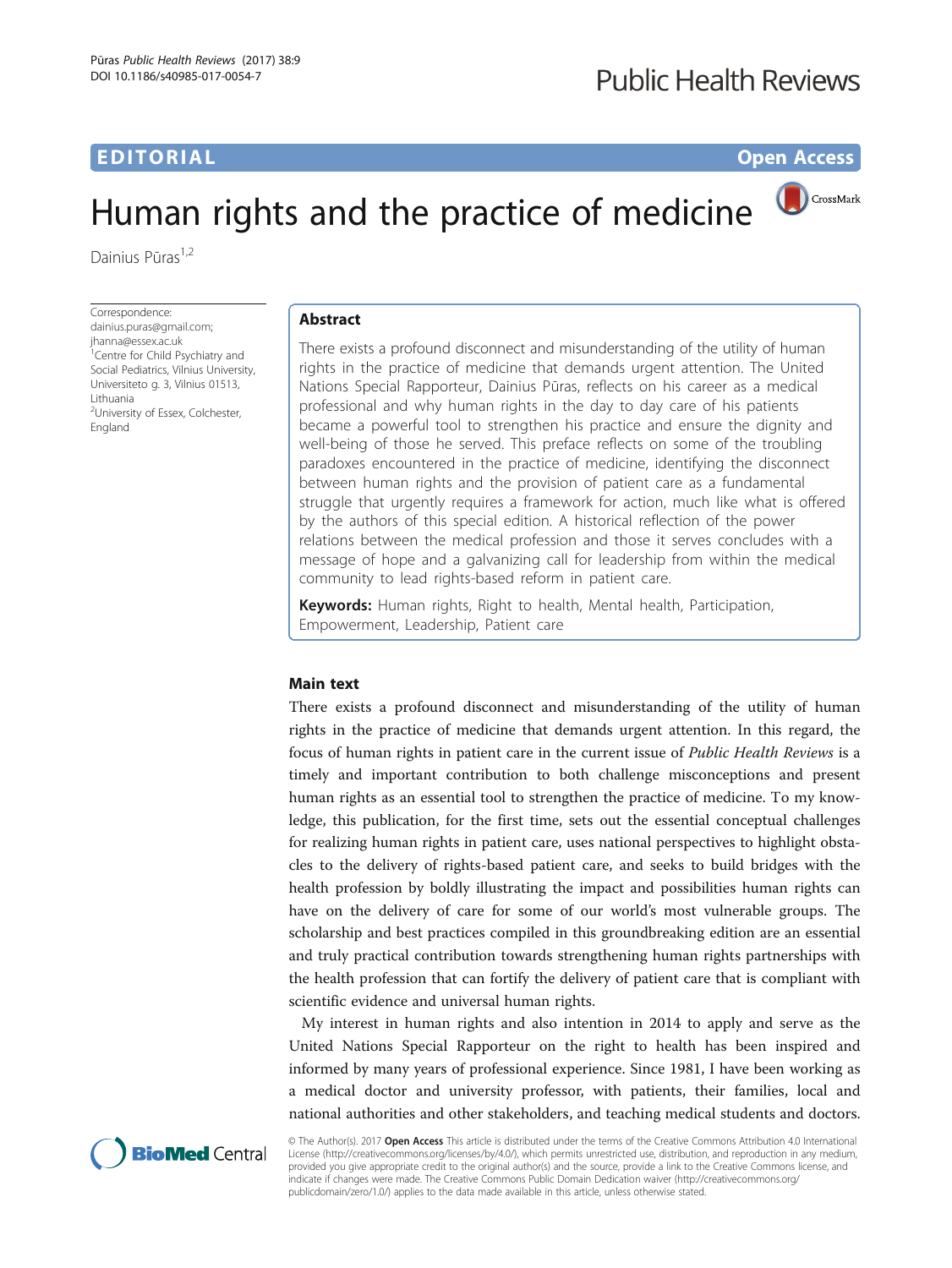During this time, I grew increasingly concerned by a recurrent tendency in the delivery of care by these stakeholders. Specifically, I noted this tendency in the provision of care for a group of patients whom I was most interested—children and adolescents with developmental, emotional, and behavioral issues and also adults with psychosocial disabilities. Medical doctors, other healthcare providers, and decision makers too often did not consider consulting the patients regarding the provision of diagnostic and therapeutic interventions. They were driven by paternalistic attitudes, according to which they know better what is best for the patient. These doctors believed that because of these patients' limited abilities or seeming lack of capacity, they were not able to know what is best for them. By failing to recognize the patient's agency, care providers routinely undermined their dignity and well-being [\[1](#page-4-0)].

This preface briefly discusses several paradoxes in modern medicine as they relate to human rights and highlights the historical imperative for the medical profession to advance rights-based change in the delivery of healthcare.

## Human rights and the practice of medicine: some paradoxes

Healthcare systems and the practice of medicine is an area ripe with paradoxes. We live in a period of human history that has seen some of the most rapid advancements in medicine, and yet, large portions of the world's population remain unable to access health care with even minimum standards of quality. These advances in medicine translate into health systems that, in many parts of the world, offer groundbreaking treatment for chronic diseases, yet nearly every health system fails to deliver such treatments to the most vulnerable and fails to sufficiently address prevention. Medical research in recent decades has amassed an enormous evidence base in support of noncoercive health interventions, psycho-social care, safe abortion, and harm reduction [[2, 3](#page-4-0)]. Yet health laws, policies, and systems systematically deny access to these interventions and, in many countries, demand treatment protocols that contradict both science and evidence. Medical professionals are increasingly armed with comprehensive education on the practice and ethics of modern medicine, yet around the world, egregious violations of bodily integrity and human dignity are occurring at the hands of these same professionals and in the name of medicine [\[4\]](#page-4-0).

The paradox that is perhaps the progenitor of the above examples—which I have spent countless hours pondering—is the disconnect between the provision of care in everyday medical practice and the respect for human rights principles, enshrined in the Universal Declaration of Human Rights, the International Bill of Rights, other international treaties, national laws, and constitutions.

One of the effects of this paradox is that in each country, a majority of health care professionals lack literacy of and/or enthusiasm for human rights, forcing practitioners who embrace the human rights movement to the margins. In some parts of the world, particularly countries emerging from totalitarian rule, the medical profession is deeply entrenched within the political and ideological state machinery that is allergic to the seeds of human rights. As a result, human rights lack mainstream legitimacy within the medical profession. Those wishing to utilize human rights are constrained by dual and competing loyalties and without independence to effectively integrate them into their practice.

The majority group works hard to use the tools offered by science and the practice of medicine for the care of their patients. To the most skeptical professional, human rights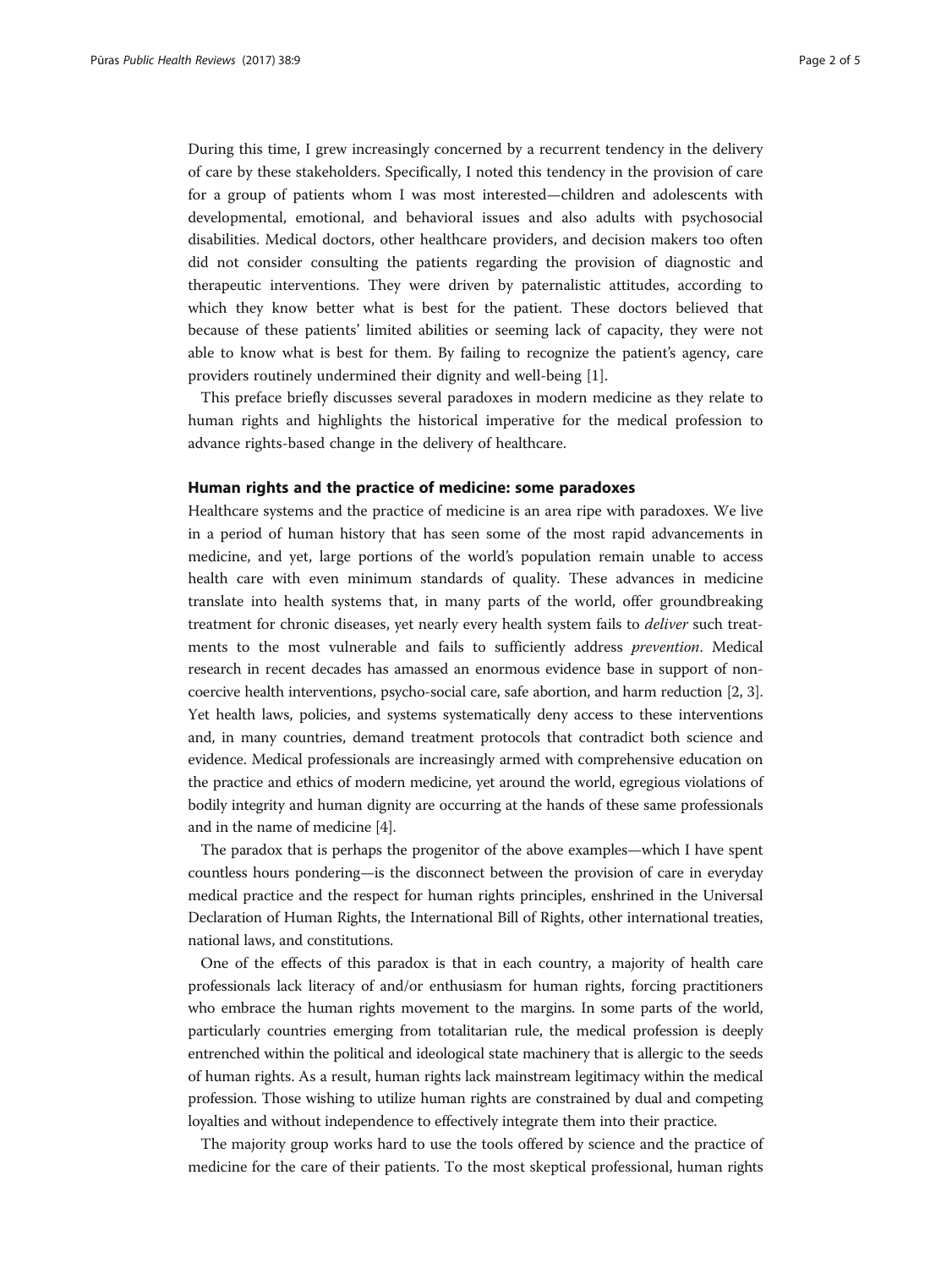is empty rhetoric with no tangible benefit to the medical profession, while for others, human rights are associated with adversarial and onerous monitoring tools, which are an obstacle to their everyday work. By understanding human rights as adversarial and counterproductive, the tools offered by human rights to strengthen the practice of medicine and improve health outcomes are remain in the shadows. When members of professional medical organizations view human rights as a vessel to "revolutionize" the practice of medicine, the response is defensive, with the majority retreating to the comfort and protection of reasserting ever more vigorously those principles, long regarded as fundamental to their profession, now perceived as being under threat. This misunderstanding breeds recalcitrance, undermining the protection of human rights and impacting the health and wellbeing of societies across the globe (see Meier [\[5\]](#page-4-0) for an overview of the political history leading up to the World Health Organization's invocation of human rights as a normative framework for global health governance).

## History, power, and the medical profession as a vessel for rights-based change

Time and again, care delivered under the guise of good intentions, but driven by the conviction that the duty of a health professional is to utilize all methods at their disposal to address the disease or disorder, without consideration towards a patient's rights, will, or interests, results in troubling power asymmetries between the medical establishment and individuals in need of health care. This power imbalance precipitates patient care that is both ineffective and harmful on a systemic level.

Sadly, the history of medicine is not only a narrative of achievement and historic breakthroughs but also a story of expansive violations of human rights, illustrated far too often by medical practices that cause extraordinary suffering and death for countless numbers of patients [\[6](#page-4-0)]. Courageous medical professionals turned whistleblowers, desiring to shine a light on abusive systems, and practices have also been tragically lost to this history. It is my conviction that these systemic abuses have occurred in the name of medicine because universal human rights principles have been ignored. True change in health care systems through the implementation of rights-based approaches to health must start with a reflection upon this history and must harness the transformative potential of the health profession.

The field of mental health is an illustrative case in point. Currently, acknowledgement of the need to invest in mental health is higher on the international political agenda than ever before. This is a welcome shift in priorities given the low investment, globally, in mental health and gap in availability of mental health services [\[7](#page-4-0)]. However, before the international community makes bold new commitments to closing the treatment gap in mental health care, there is a vital precondition: mental health policies and services need to be liberated from their legacy of violence, stigma, and insensitivity towards human dignity [\[7\]](#page-4-0). Thus, the role of psychiatrists and other mental health workers is crucial to the implementation and full integration of a human rights framework in the provision of mental health care.

The care of people who experience drug dependence has been held hostage for nearly a century by prohibitionist policies shaped by outdated ideas and paternalistic attitudes towards people who use drugs [\[3](#page-4-0)]. This has left a powerful legacy of stigma and fear of addiction within the health profession that has negatively affected the quality and innovation of health care for drug dependence and contributed towards a global crisis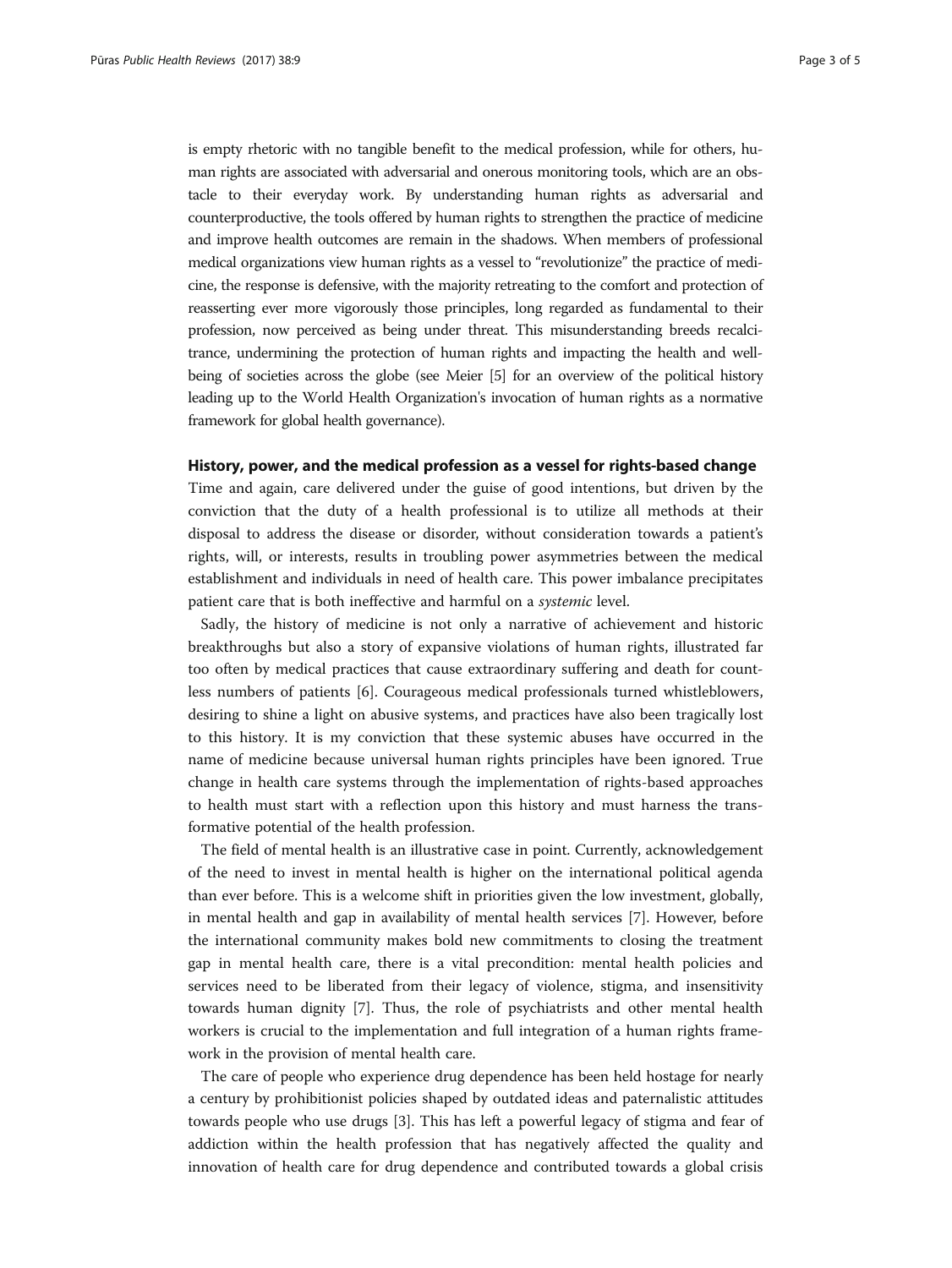in the availability of palliative care [\[8](#page-4-0)]. A sobering understanding of the harmful impact of drug control is beginning to emerge, with drug reform increasingly visible on the international agenda [[9\]](#page-4-0). In many parts of the world, horrific and systemic abuses continue to be carried out in the name of "drug treatment" and, in many countries, at the hands of health professionals. The international medical community, availing themselves of human rights, has begun to contribute towards important progress in calls for drug reform, including advancing systemic change in how to deliver effective treatment and patient care for drug dependence [[10](#page-4-0)–[13](#page-4-0)]. Without health professionals as allies, there will be no sustained reform in drug treatment and access to medicines at the national levels.

## Human rights in patient care: hope for the future

The story of modern medicine is, fortunately, still being written, and there is reason to hope. Despite the fact that human rights are ignored worldwide in the delivery of patient care, the human rights movement has managed to open a new chapter that promises much hope for the practice of medicine. This chapter began 30 years ago when the AIDS movement found powerful synergies amongst human rights and health care professionals. Likewise, thanks to the mobilized efforts of national, regional, and international stakeholders, including health professionals, human rights have been at the forefront in the global reduction of maternal mortality [\[14](#page-4-0)–[17](#page-4-0)].

These are powerful examples of how human rights fortifies the delivery of health care and how much can be achieved when the medical community is enabled to embrace human rights (even with resistance) and when all health professionals, the human rights community, and other stakeholders mobilize and make concerted efforts.

I would like to finish this preface with the words of Jonathan Mann. These words drive my activities and decisions as a Special Rapporteur and enable me to make clear decisions during my country missions and other activities. It is my greatest hope that we will see an increasing number of medical doctors and other healthcare workers in each country who are on this side:

"The human rights framework provides a more useful approach for analyzing and responding to modern public health challenges than any framework thus far available with the biomedical tradition" [[18](#page-4-0)].

#### Acknowledgements

The author wishes to acknowledge the editorial support provided by Julie Hannah in preparing the final draft of this publication.

### Funding

Not applicable.

#### Availability of data and materials Not applicable.

#### Author's information

The UN human rights experts are part of what is known as the Special Procedures of the Human Rights Council. Special Procedures, the largest body of independent experts in the UN Human Rights, is the general name of the independent fact-finding and monitoring mechanisms of the Human Rights Council that address either specific country situations or thematic issues in all parts of the world. Special Procedures' experts work on a voluntary basis; they are not UN staff and do not receive a salary for their work. They are independent from any government or organization and serve in their individual capacity. For more information, log on to [http://www.ohchr.org/EN/HRBo](http://www.ohchr.org/EN/HRBodies/SP/Pages/Welcomepage.aspx)[dies/SP/Pages/Welcomepage.aspx.](http://www.ohchr.org/EN/HRBodies/SP/Pages/Welcomepage.aspx)Mr. Dainius Pūras (Lithuania) was appointed by the Human Rights Council as the Special Rapporteur on the right of everyone to the enjoyment of the highest attainable standard of physical and mental health. He is a medical doctor with notable expertise on mental health, child health, and public health policies. He is a Professor and the Head of the Centre for Child Psychiatry and Social Pediatrics at Vilnius University and teaches